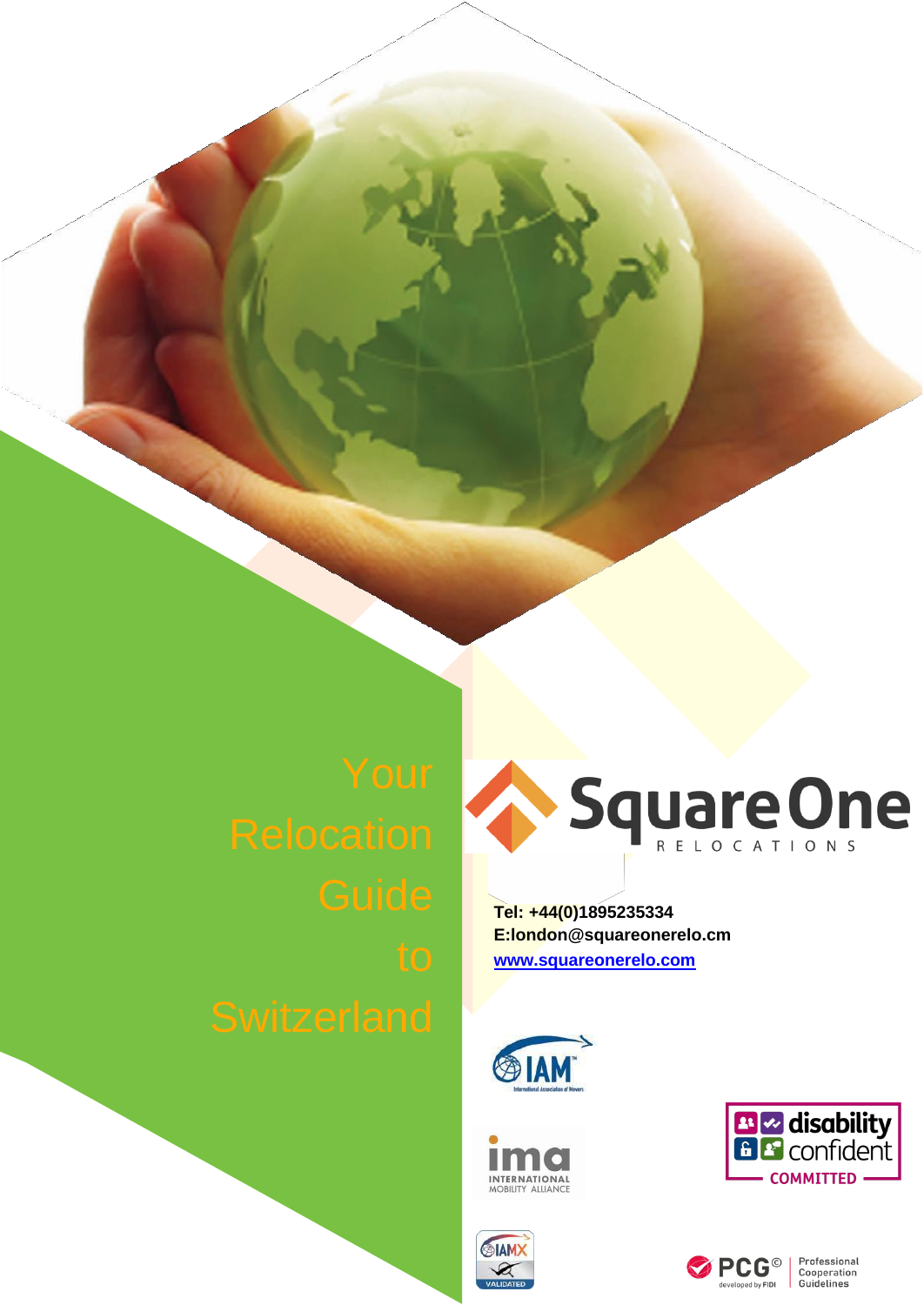

| <b>TELEPHONE:</b>                   | Country code (0041) + Area Code.                                                                                                                                                                                                                                                                                                                                              |
|-------------------------------------|-------------------------------------------------------------------------------------------------------------------------------------------------------------------------------------------------------------------------------------------------------------------------------------------------------------------------------------------------------------------------------|
| <b>STANDARD TIME:</b>               | $GMT + 1$ hour.                                                                                                                                                                                                                                                                                                                                                               |
| <b>WEIGHTS &amp; MEASURES:</b>      | Metric.                                                                                                                                                                                                                                                                                                                                                                       |
| <b>ELECTRICITY:</b>                 | 380/220v, 50Hz, 3 phases.                                                                                                                                                                                                                                                                                                                                                     |
| INOCULATIONS/VACCINATIONS:          | No special requirements.                                                                                                                                                                                                                                                                                                                                                      |
| <b>PUBLIC HOLIDAYS:</b>             | The only official public holiday recognised in Switzerland is<br>National Day, however, the below dates relate to most<br>Cantons. Please note there are numerous other holidays in<br>the various Cantons New Year's Day,<br>Good Friday, Easter Monday, Ascension Day, Whit Monday,<br>1st August National Day, Federal Fast Day 3rd Sunday in<br>September, Christmas Day. |
| <b>OFFICE HOURS:</b>                | Office hours are often flexi, and the average working week<br>is 40 to 42 hours.                                                                                                                                                                                                                                                                                              |
| <b>BANK HOURS:</b>                  | 0830-1630 Mon-Fri.                                                                                                                                                                                                                                                                                                                                                            |
| <b>EMERGENCY TELEPHONE NUMBERS:</b> | Police<br>117<br><b>Fire Department</b><br>118<br>Ambulance<br>144                                                                                                                                                                                                                                                                                                            |
| <b>UK EMBASSY:</b>                  | <b>UK Embassy</b><br>Thunstrasse 50, CH-3000 Bern<br>Tel: +41 31 359 7700                                                                                                                                                                                                                                                                                                     |
| <b>SWISS EMBASSY IN LONDON:</b>     | 16-18 Montague Place<br>London W1H 2BQ<br>Tel: 02076 166 000                                                                                                                                                                                                                                                                                                                  |
|                                     |                                                                                                                                                                                                                                                                                                                                                                               |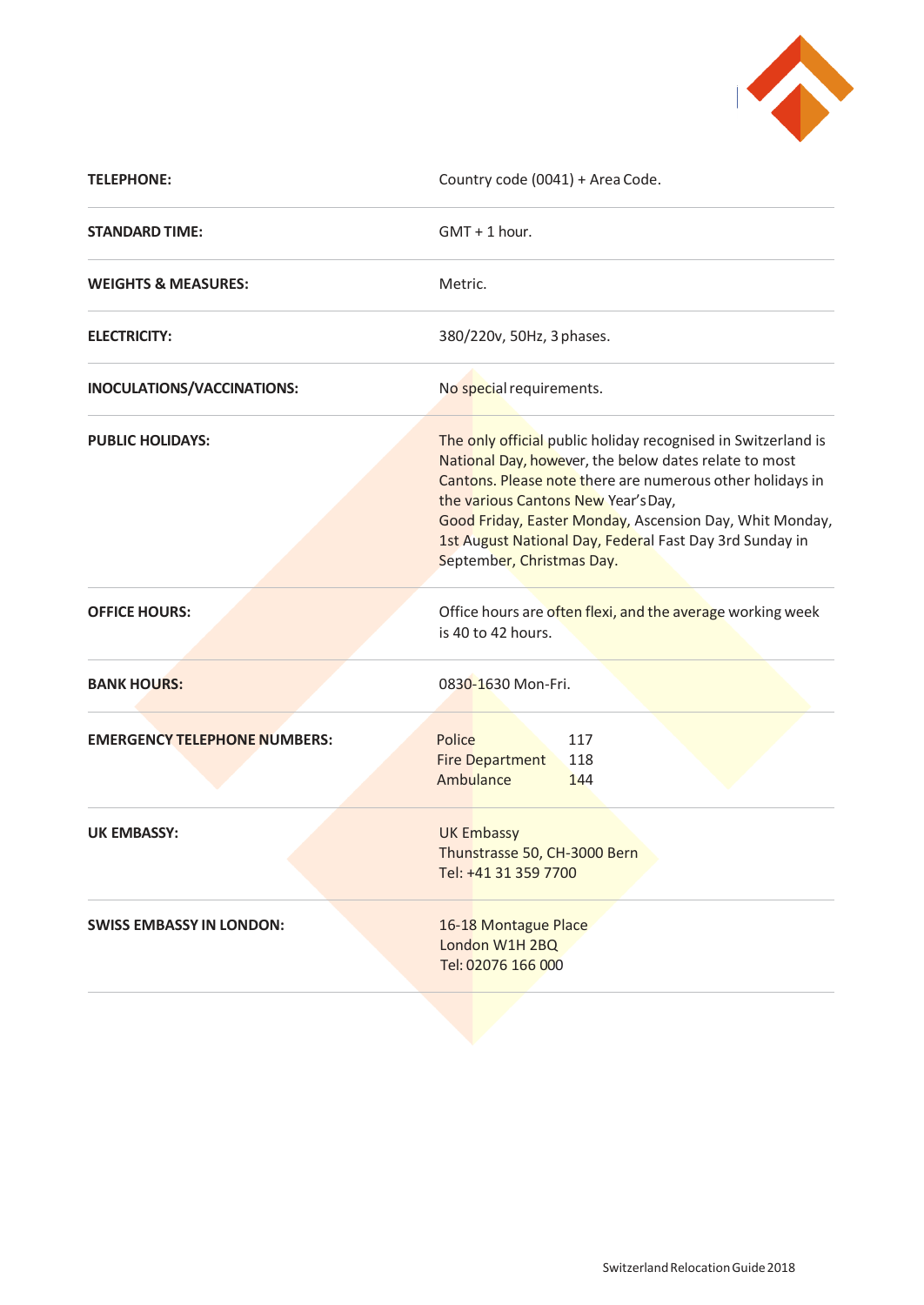

# **Part 1 – Background Information on the Swiss Confederation**

## **Background**

The Swiss Confederation was founded in 1291 as a defensive alliance among three cantons. In succeeding years, other localities joined the original three. The Swiss Confederation secured its independence from the Holy Roman Empire in 1499. Switzerland's sovereignty and neutrality have long been honoured by the major European powers, and the country was not involved in either of the two World Wars. The political and economic integration of Europe over the past half century, as well as Switzerland's role in many UN and international organisations, has strengthened Switzerland's ties with its neighbours. However, the country did not officially become a UN member until 2002. Switzerland remains active in many UN and International organisations but retains a strong commitment to neutrality.

# **Geography**

This is a landlocked country of west central Europe that is surrounded by France, Germany, Austria, Liechtenstein and Italy. It is also Europe's most mountainous country. The southern half lies within the Alps, while the northwest is dominated by the Jura mountains. The rest of the land is on a high plateau where most people live. Switzerland has one of the highest standards of living in the world. Yet it has few mineral resources and most food and industrial raw materials must be imported.

Engineering is the most important industry, producing precision instruments and heavy machinery, other important industries are chemicals and pharmaceuticals. Banking and financial services also are very important.

#### **Climate**

The climate varies greatly, depending on altitude and relief, but in general summers are mild and winters are cold with heavy snowfalls.

#### **Population**

Switzerland has a population of about 8.5 million. Foreigners account for around 25% of the residence population. The average is increasing, as people live longer and have fewer children. Lifestyles are changing, family relations, work and education are adapting to new demands. Young Swiss follow the same trade as their contemporaries abroad, but many traditions remain.

#### **Language**

The main languages in Switzerland are German, French and Italian.

#### **Environmental Issues**

The environment is under intense pressure from pollution, air pollution from vehicle emissions and open-air burning, acid rain, water pollution from increased use of agriculture fertilizers and loss of biodiversity.

#### **Currency**

The unit of currency in Switzerland is the Swiss Franc (Sfr) divided into 100 centimes. The following denominations are in circulation:

- Notes: 10, 20, 50, 100 and 1,000Francs
- Coins: 5, 10, 20 and 50 ( $1/2$  Franc) centimes and 1, 2- and 5-francs

Leading credit cards are widelyaccepted.

#### **Economy**

Switzerland, a country that espouses neutrality, is a prosperous and modern market economy with low unemployment, a highly skilled labour force, and a per capita GDP among the highest in the world. Switzerland's economy benefits from a highly developed service sector, led by financial services, and a manufacturing industry that specializes in high-technology, knowledge-based production. Its economic and political stability, transparent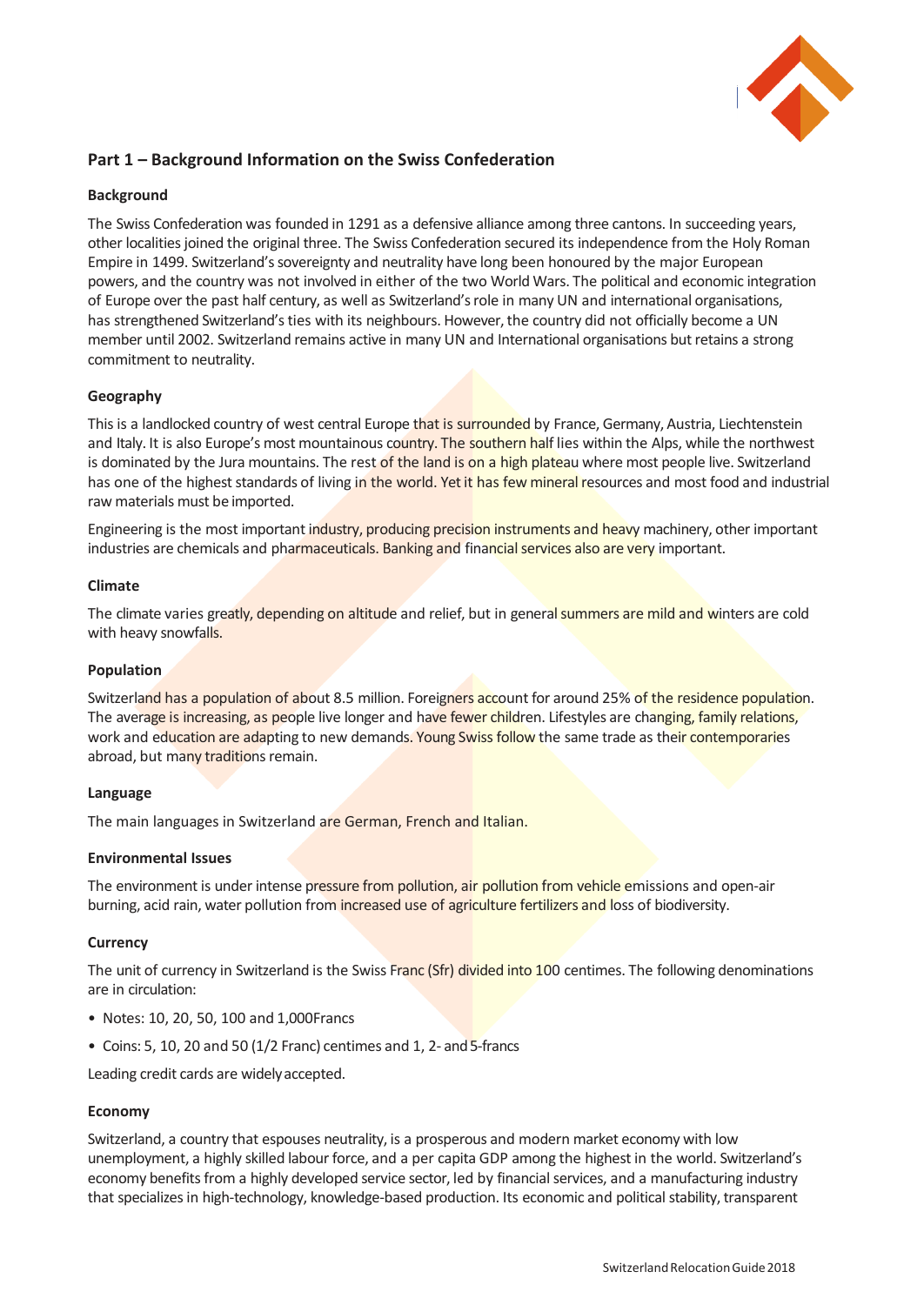

legal system, exceptional infrastructure, efficient capital markets, and low corporate tax rates also make Switzerland one of the world's most competitive economies.

The Swiss have brought their economic practices largely into conformity with the EU's to enhance their international competitiveness, but some trade protectionism remains, particularly for its small agricultural sector. The fate of the Swiss economy is tightly linked to that of its neighbours in the euro zone, which purchases half of Swiss exports. The global financial crisis of 2008 and resulting economic downturn in 2009 stalled demand for Swiss exports and put Switzerland into a recession. During this period, the Swiss National Bank (SNB) implemented a zero-interest rate policy to boost the economy, as well as to prevent appreciation of the franc, and Switzerland's economy began to recover in 2010.

The sovereign debt crises unfolding in neighbouring euro-zone countries, however, coupled with ongoing economic instability in Russia and other eastern European economies continue to pose a significant risk to the Swiss economy, driving up demand for the Swiss franc by investors seeking a safe-haven currency. In January 2015, the SNB abandoned the Swiss franc's peg to the euro, roiling global currency markets and making active SNB intervention a necessary hallmark of present-day Swiss monetary policy. The independent SNB has upheld its zero-interest rate policy and conducted major market interventions to prevent further appreciation of the Swiss franc, but parliamentarians have urged it to do more to weaken the currency. The franc's strength has made Swiss exports less competitive and weakened the country's growth outlook; GDP growth fell below 2% per year from 2011-16.

In recent years, Switzerland has responded to increasing pressure from neighbouring countries and trading partners to reform its banking secrecy laws, by agreeing to conform to OECD regulations on administrative assistance in tax matters, including tax evasion. The Swiss government has also renegotiated its double taxation agreements with numerous countries, including the US, to incorporate OECD standards, and is openly considering the possibility of imposing taxes on bank deposits held by foreigners.

#### **Education**

There are also numerous independent schools. Education is generally compulsory between the ages of 6 and 15, but Cantons do vary.

#### **Religion**

Switzerland has a vast multinational culture and all religions are represented.

#### **Electricity**

The domestic supply of electricity is usually 220v AC, 50 cycles/Hz; a supply of 380v 3-phase is available in most buildings as well. Plugs are of the two-round-pin type, 4mm diameter with the live and neutral pins 2cm apart. Electric light bulbs are of the screw type. If importing electrical goods which run on lower voltage, remember that a transformer will be needed. Appliances brought from abroad may not fit into the standard Swiss kitchen.

#### **Health and Medical Facilities**

The Swiss healthcare system is a combination of public, subsidised private and fully private systems. Your European Health Insurance Card (EHIC) allows you to access state-provided healthcare in Switzerland at a reduced cost and will cover your treatment until you return to the UK.

*Although every care is taken to ensure that all information in the Relocation Guide is accurate and up to date our company cannot accept liability for any inaccuracy.*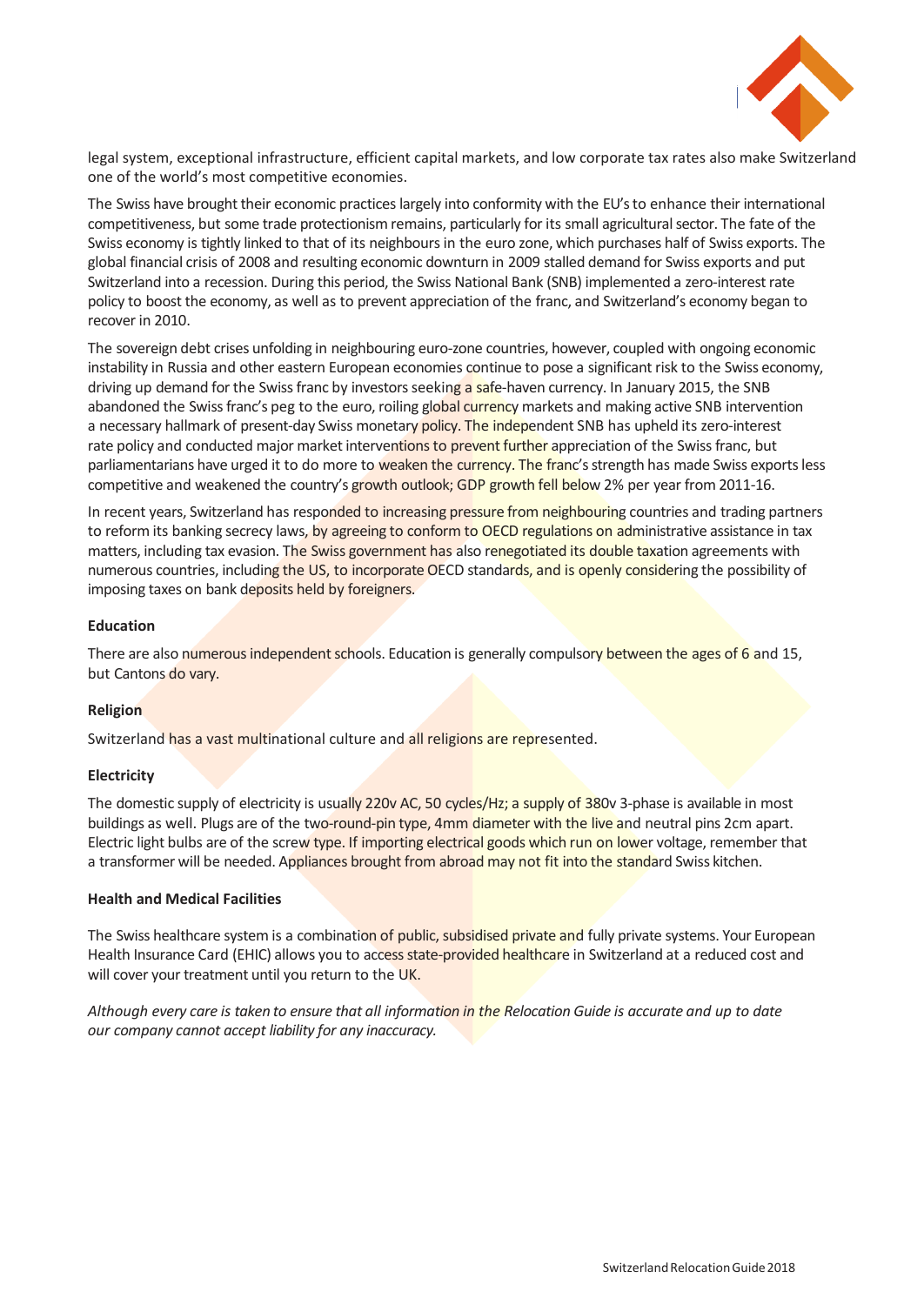

# **Part 2 – Switzerland Import Customs Regulations**

**To the best of our knowledge, the following documentation is required to import household and personal effects into Switzerland. Regulations are subject to change without notice. You will be required to supply the documentation to us in plenty of time before the commencement of your move.**

**To apply for duty free entry of your household and personal effects.**

#### **First report at customs**

All Importers

- 18.44 form Original to be supplied byus.
- Passport or ID cardcopy.
- Inventory of the goods in one of the official languages, French, German, Italian, and English is also accepted.
- Copy of lease or property title for your Swiss apartment or house.

#### **Additional documentation for returning Swiss and immigrants from the 25 EU Countries**

• Copy of registration certificate from the local town hall.

#### **Additional documentation for foreign Non-EU immigrants**

• A copy of residence permit or approval letter from the local immigration department.

Duty free entry provided the imported goods have been in your possession and use for at least six months prior to importation.

The import of the removal goods must take place within 24 months from change of residence.

Second or additional shipments must be notified at time of main import of household goods and again must take place within 24 months from change of residence.

#### **Diplomats removals**

Documents required:

• Application for free entry on form 14.60 to be made by Embassy to the Customs Office of importation as requested.

Application to be forwarded to the nearest customs office i.e. to Geneve-La Praille or Bern, where the formalities for duty-free importation will be carried out.

Customs form on file with most foreign Embassies and Consulates. Copies are not accepted – original signature is mandatory.

Diplomats can import alcohol duty free, but this is limited to the actual quota agreed by the local Ministry of Foreign Affairs and the respective embassies.

#### **Wedding Trousseaux**

Documents required:

- Original Customs form 18.45 to be supplied by us.
- Inventory of the goods.
- Marriage certificate.
- Residence permit for both partners (if non-Swiss citizens).

Duty free entry provided the items will be used for another 12 months and the shipment must take place within six months of the civil marriage.

If used articles only are imported Clearance is the same as Household goods with documents as stipulated.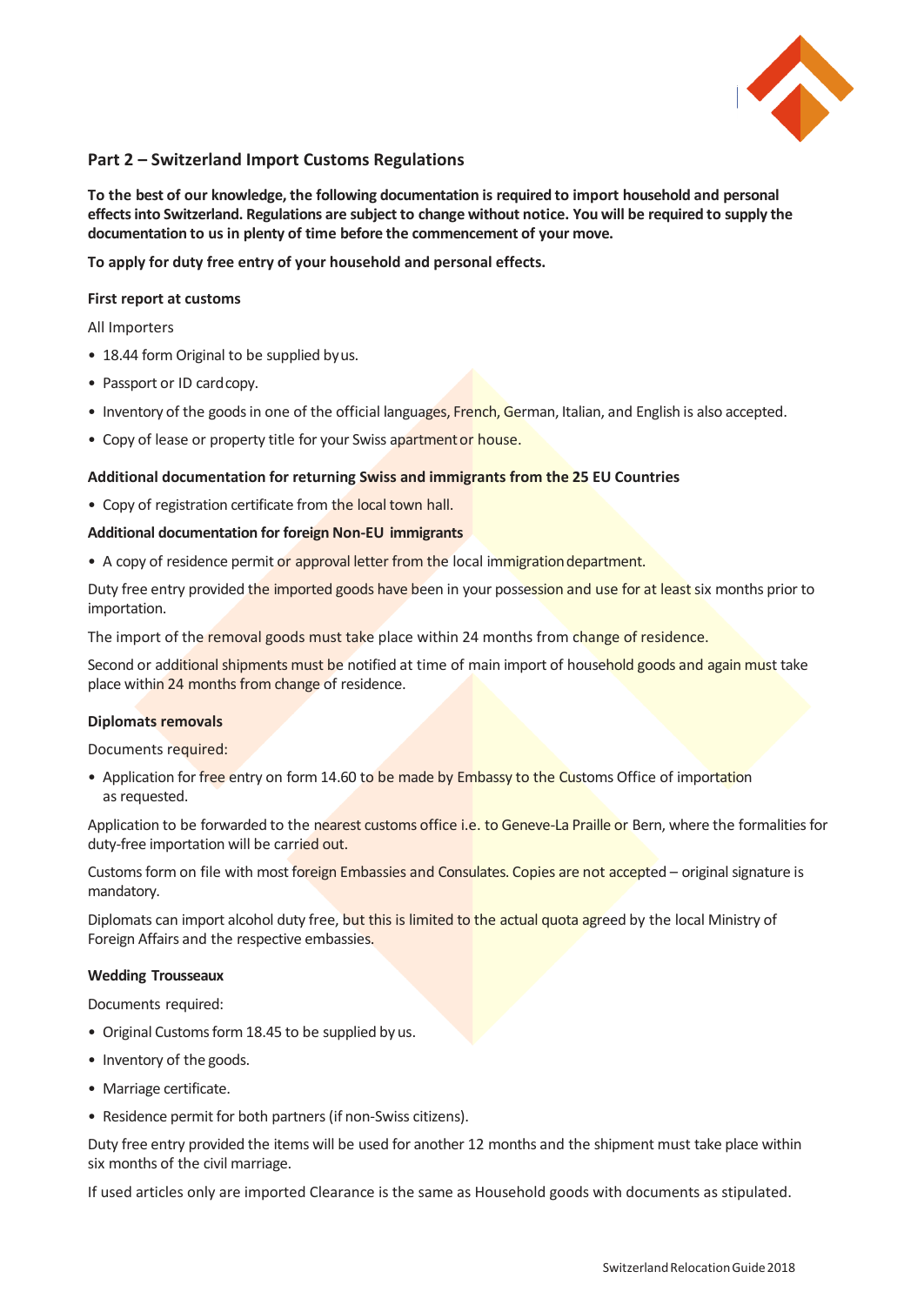

# **Inheritance**

Documents required:

- Original Customs form 18.46 to be supplied by us.
- Inventory of the goods with supporting legal declaration or Will confirming that the goods to be imported are the rightful property of the inheritor.
- Certificate of death or equivalent document confirming the last residence of the deceased.
- Passport copy of inheritor.

Duty free entry provided the inheritor has resided in Switzerland at the time of death and at the time of import, but please note the Swiss Customs Authorities may charge additional for the clearance.

Only used household goods and effects can be imported duty-free as inheritance goods

## **New furniture and household goods**

Documents required:

• Purchase Invoice.

All new items are subject to duties and taxes payment.

Duty is charged on the weight.

Taxes: VAT is charged at 8%

All duties and taxes must be paid prior to our vehicle entering Switzerland, and please note the Swiss Customs Authorities may also charge additional for the clearance.

# **Works of Art and Antiques not part of normal Household and Personal effects**

Documents required:

Inventory list showing the art work:

- name,
- year of production and if over 100 years old will need certification,
- author / artist,
- value (if possible).

Please note Antiques and Works or Art if not part of household and personal effects is usually liable to VAT.

#### **Motor vehicles**

Even if the vehicle is being imported separately, or driven by yourself, it must be mentioned on the 18.44 form (type and chassis number).

A copy of your Registration document and the Purchase contract/receipt will be required, and you must have owned and used the vehicle in the UK for at least six months for duty free entry.

Third party liability insurance is mandatory for the registration and use of a vehicle on Swiss roads. Vehicle cannot be used without number plate (foreign or Swiss).

#### **Alcoholic beverages, wine, beer etc**

Declared on a separate inventory.

Duty free if part of a removal and in a reasonable quantity appropriate to the amount of removal goods (max 200 litres of wine). Must be packed separately to enable easy access by Swiss Customs Authorities if required.